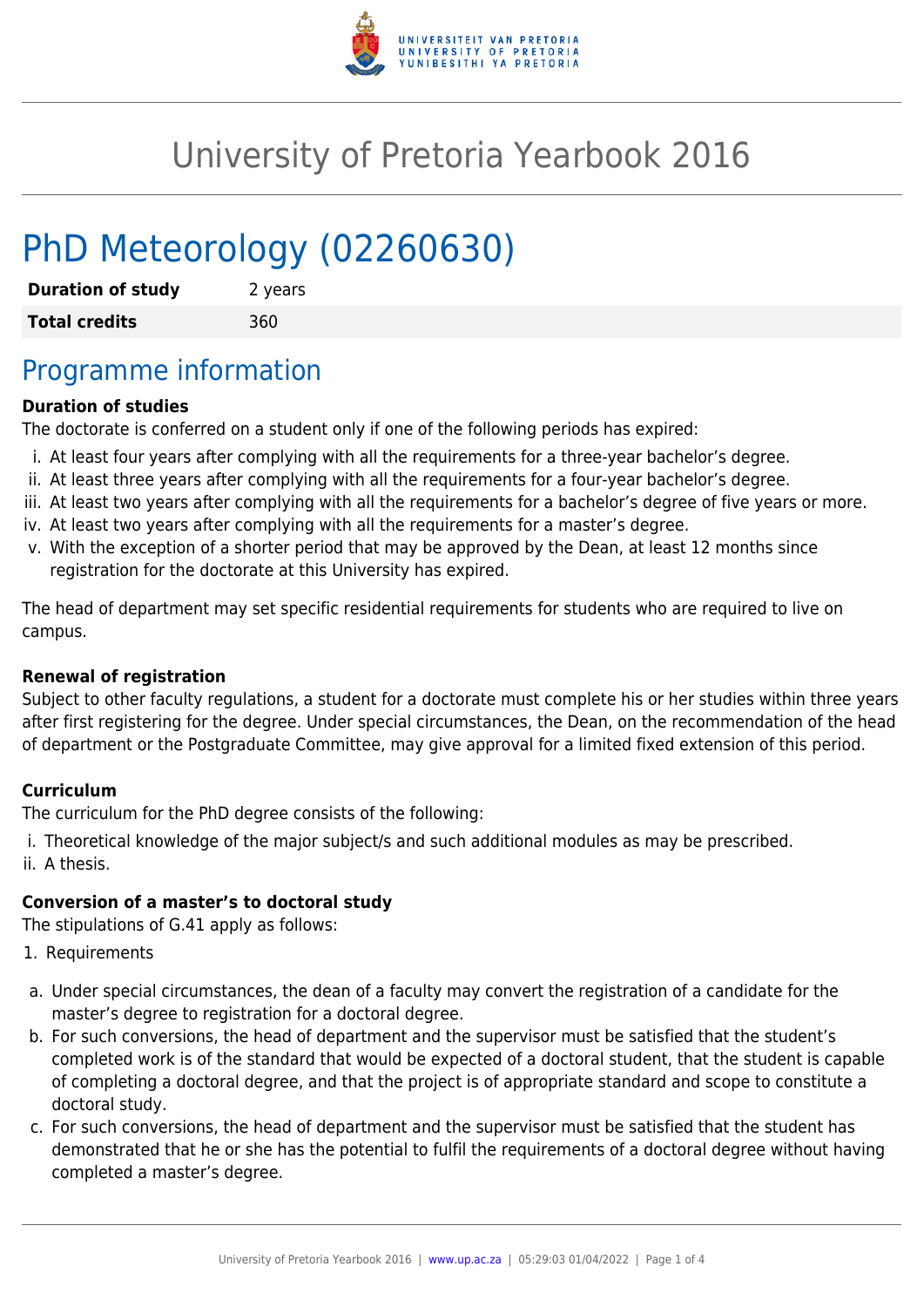

#### 2. Process

- a. Application for conversion may be submitted at any time during the course of study for the master's degree.
- b. The application for the conversion must include the following documentation:
- i. A detailed progress report by the candidate of the work completed for the master's project. The report must provide proof that the results obtained thus far are of such a standard and scientific significance that they justify conversion to a doctoral project. The report should include details of presentations made at conferences and of material that has been submitted for publication and/or published.
- ii. A detailed proposal for the intended doctoral project, written by the candidate, including the objectives of the project.
- iii. A recommendation by the supervisor with specific comments on the ability of the applicant as a potential doctoral candidate as well as the feasibility of the conversion, especially with regard to the information provided by the candidate in his/her reports (items (i) and (ii)).
- iv. A recommendation by the head of department, if he or she is not the supervisor, in which the ability of the candidate as a potential doctoral candidate is confirmed.
- v. If the dean considers it advisable for the faculty, the candidate may be required to present a seminar to the department in support of the application. In this case, the head of department should include a report on this in his or her recommendation.
- c. The application of the candidate, together with the reports and recommendations, is submitted for consideration to the dean, (who may delegate to the Chairperson of the Faculty Postgraduate Committee) for approval. The decision should be submitted to the Faculty Board for approval.

#### **General**

Candidates are required to familiarise themselves with the General Regulations regarding the maximum duration of study and the requirements to submit an article/s for publication.

## Admission requirements

In addition to the requirements of General Regulations G.1.3 and G.62 an appropriate MSc degree is a prerequisite for admission to PhD studies. Additional requirements and conditions can be specified by the Dean on the recommendation of the head of department and the supervisor.

### Examinations and pass requirements

- i. Consult the General Regulations that apply to the calculation of marks.
- ii. In order to obtain the PhD degree the candidate must:
- pass the examinations and the prescribed modules, as determined in the study programme;
- pass the thesis: and
- pass the final examination on the thesis and general subject knowledge.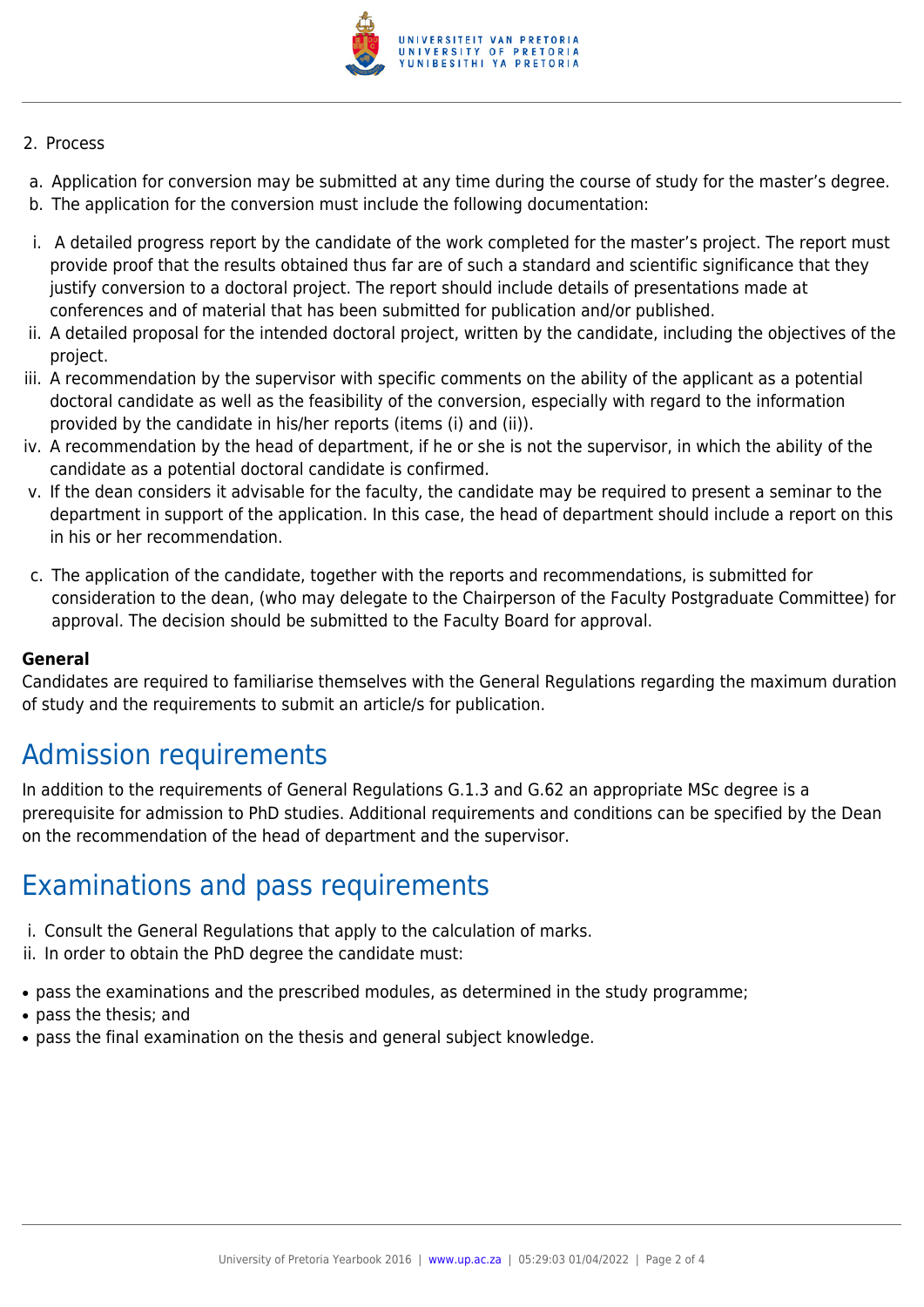

# Curriculum: Year 1

**Minimum credits: 360**

### **Core modules**

### **Thesis: Meteorology 990 (AWM 990)**

| <b>Module credits</b>         | 360.00                     |
|-------------------------------|----------------------------|
| <b>Prerequisites</b>          | No prerequisites.          |
| Language of tuition           | Both Afr and Eng           |
| <b>Academic organisation</b>  | Geography, Geoinf + Meteor |
| <b>Period of presentation</b> | Year                       |